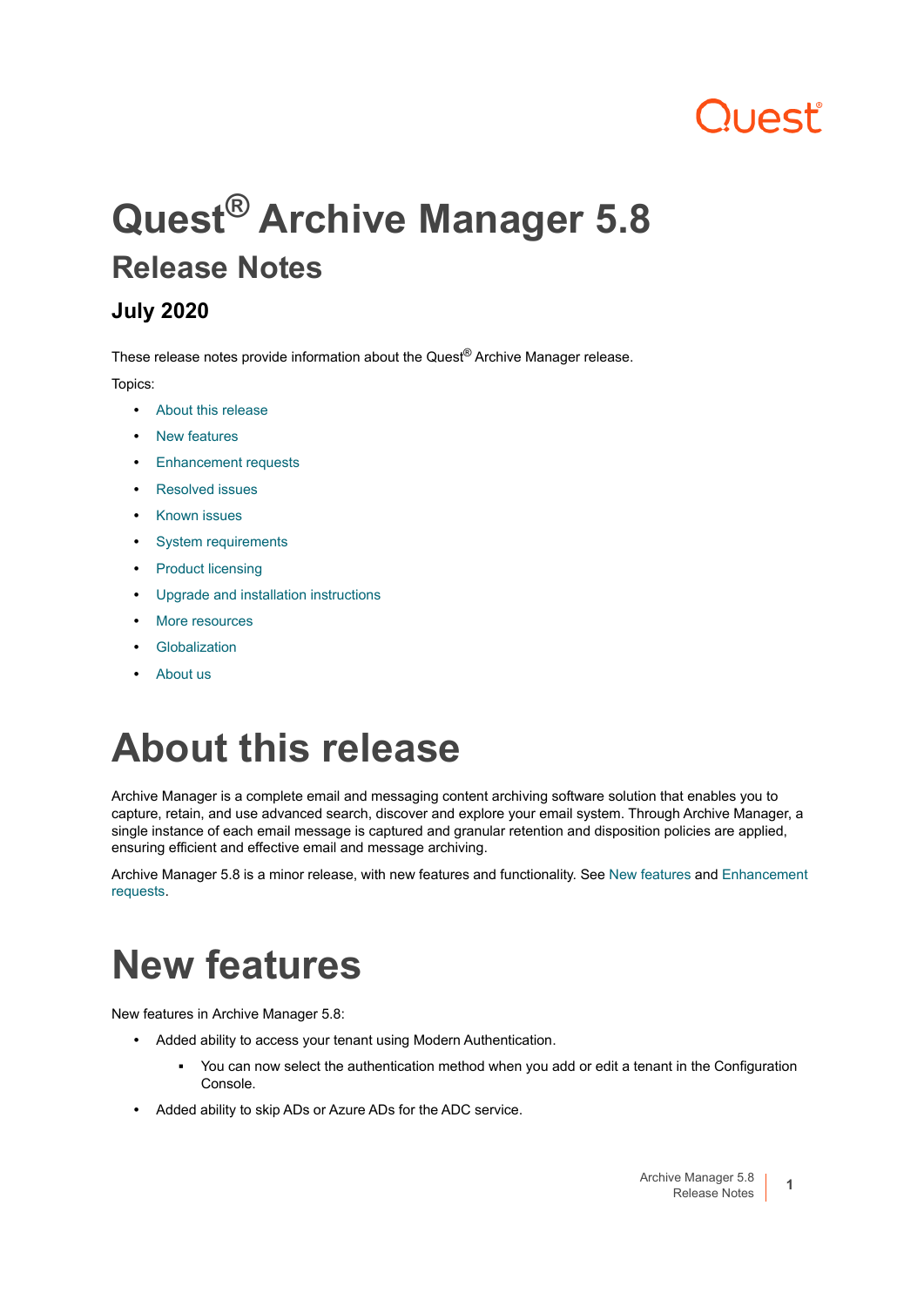- **▪** The **AD Connector** screen in the Configuration Console now includes a new option named **Skip all domains above for ADC service**. Select the option to NOT synchronize AD objects from the domains listed on the screen. When you add or edit a domain in the Configuration Console, you can now select the option **Do Not Sync** to NOT synchronize AD objects from the domain.
- **▪** The **Azure AD Connector** screen in the Configuration Console now includes a new option named **Skip all tenants above for ADC service**. Select the option to NOT synchronize Azure AD objects from the tenants listed on the screen. When you add or edit a tenant in the Configuration Console, you can now select the option **Do Not Sync** to NOT synchronize Azure AD objects from the tenant.
- **•** Added ability to assign message policies for an AD or Azure AD group. You can now assign the following policies when you edit a group on the **Groups** page of the administration website:
	- **Default Policy**
	- **Inbox Policy**
	- **Sent Items Policy**
	- **Deleted Items Policy**
- **•** New platforms supported:
	- **▪** SQL Server 2019
	- **▪** Exchange 2019 CU4 CU6
	- **▪** Exchange 2016 CU15 CU17
	- **▪** Exchange 2010 SP3 RU30

See also:

- **•** [Enhancement requests](#page-1-0)
- **•** [Resolved issues](#page-2-1)

### <span id="page-1-0"></span>**Enhancement requests**

The following is a list of enhancement requests addressed in this release.

**Table 1. Enhancement requests**

| <b>Enhancement request</b>                                                                                          | <b>Request ID</b> |
|---------------------------------------------------------------------------------------------------------------------|-------------------|
| Assign message policies based on an AD/Azure AD group.                                                              | 189363            |
| Audit the real client IP address from X-Forward-For (instead of the last proxy address) for<br>searching operation. | 186194            |
| Support for Modern Authentication (EWS Autodiscover).                                                               | 183989            |
| Support for Modern Authentication (ADC, CC & WebSite).                                                              | 181718            |
| Skip ADs or Azure ADs for the ADC service.                                                                          | 167561            |
| Update CC silent tool to make hosted mailboxes compatible after upgrading.                                          | 153874            |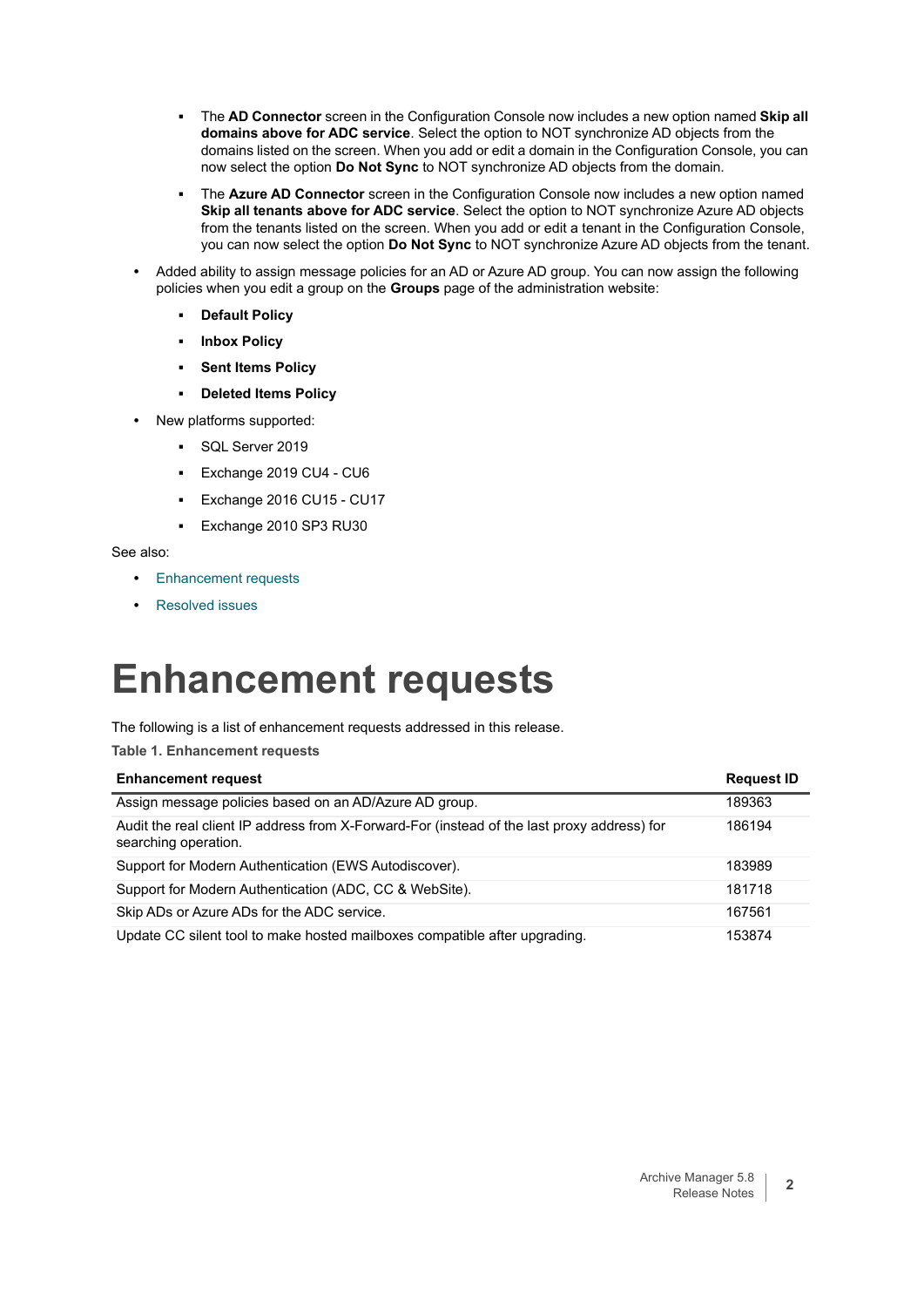# <span id="page-2-1"></span>**Resolved issues**

The following is a list of issues addressed in this release.

**Table 2. General resolved issues**

### **Resolved issue Issue ID**

| CC and ADC do not support SSL for LDAP.                                                              | 191848 |
|------------------------------------------------------------------------------------------------------|--------|
| The mailbox signup cannot automatically retry in a hosted Exchange environment.                      | 189066 |
| ESMWorker crashes when calculating header checksum.                                                  | 184162 |
| ADC should not disable store manager for a shared mailbox.                                           | 179402 |
| Proxy credentials without login domain cannot be updated.                                            | 164708 |
| ADC gets a timeout exception while scanning Exchange Online.                                         | 163037 |
| The timezone API cannot correctly handle non-English timezone information.                           | 162329 |
| Search Exporter cannot export messages when AM website is binded to HTTPS without a default<br>port. | 161048 |
| Dataloader gets error while processing a message if the message contains another message as          | 141634 |

attachment and the contained message was reconstructed by Outlook Form.

## <span id="page-2-0"></span>**Known issues**

The following is a list of issues, including those issues attributed to third-party products, known to exist at the time of release.

**Table 3. Website known issues**

| <b>Known issue</b>                                                                                                                                                                  | <b>Issue ID</b> |
|-------------------------------------------------------------------------------------------------------------------------------------------------------------------------------------|-----------------|
| Opening an attachment through the ArchiveManager folder in Outlook returns an invalid file<br>extension.                                                                            | 774309          |
| Table 4. Installer known issues                                                                                                                                                     |                 |
| Known issue                                                                                                                                                                         | <b>Issue ID</b> |
| The installation cannot be performed as the ArchiveMgr Service user.                                                                                                                | 222623          |
| Table 5. Client tools known issues                                                                                                                                                  |                 |
| Known issue                                                                                                                                                                         | <b>Issue ID</b> |
| Cannot install Outlook Form for Office 365 using Exchange Utility.                                                                                                                  | 778008          |
| IPM.TaskRequest items exported to PST by the Search Exporter can't be opened by Outlook from<br>the PST. These items can be opened by copying the items into your Exchange Mailbox. | 63703           |
| The Exchange Utility performance is expected to be slower when it is used with Exchange 2010,                                                                                       | 56776           |

as it will run in single-threaded mode with this mail server to avoid MAPI instabilities.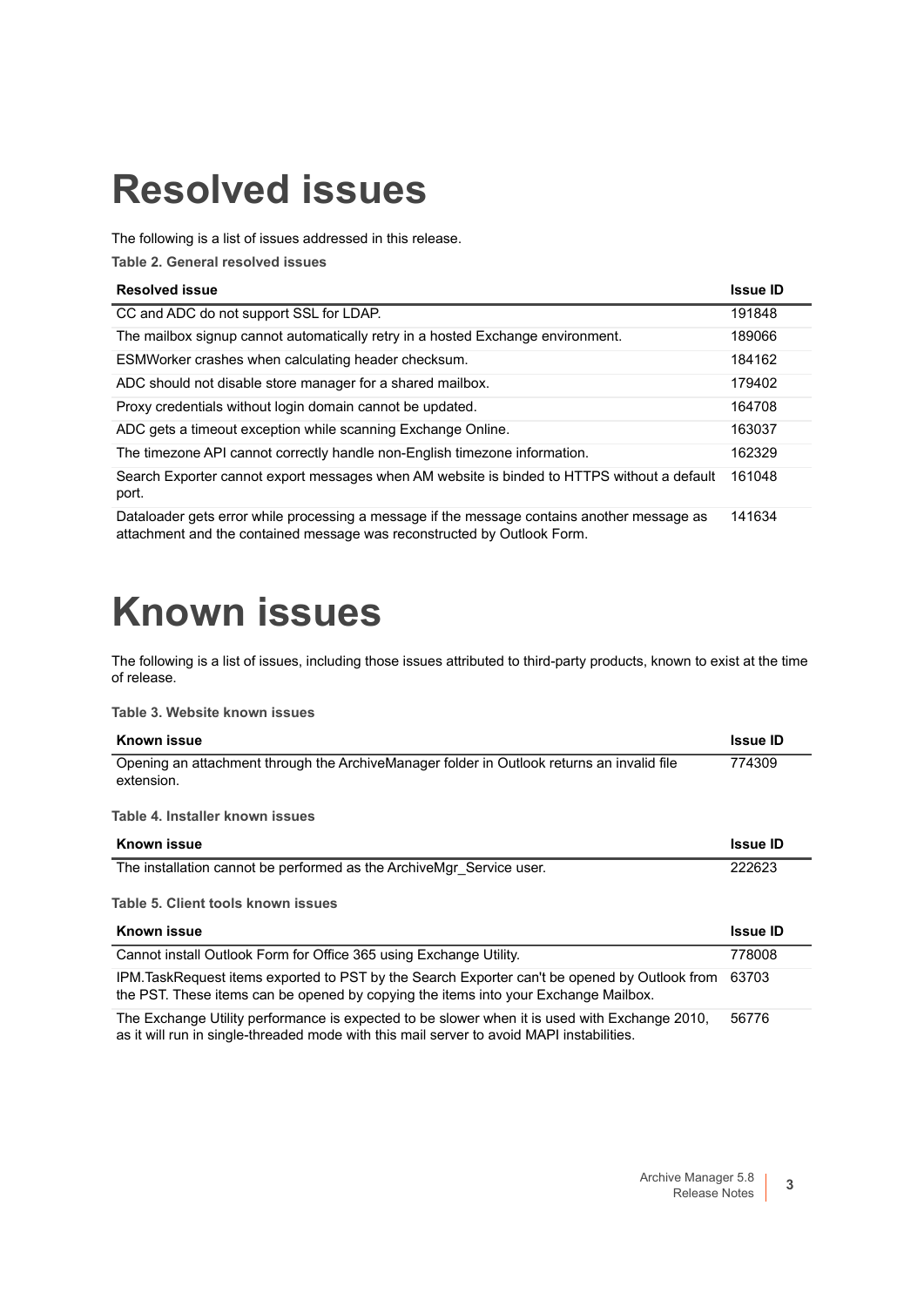**Table 6. Hosted Exchange known issues**

| Known issues                                                                                             | <b>Issue ID</b> |
|----------------------------------------------------------------------------------------------------------|-----------------|
| Cannot configure remote access to hosted mailbox when email address is different with the login<br>name. | 652720          |
| Exchange Utility doesn't work in a hosted Exchange environment.                                          | 610460          |
| Offline Client cannot find user's mailbox in AM database.                                                | 358669          |

## <span id="page-3-0"></span>**System requirements**

Before installing or upgrading to Archive Manager 5.8, ensure that your system meets the following minimum hardware and software requirements.

### **Hardware requirements**

For a complete list of hardware requirements, please refer to the *Archive Manager Installation and Configuration Guide for Exchange* or *GroupWise*.

### **Supported platforms**

**Table 7. Supported platforms**

| <b>Requirement</b>                                                                                             | <b>Details</b> |                                                                                                                 |
|----------------------------------------------------------------------------------------------------------------|----------------|-----------------------------------------------------------------------------------------------------------------|
| Microsoft SQL Server, 32-bit or 64- •<br>bit version, Enterprise or Standard<br>edition, any of the following: |                | 2019                                                                                                            |
|                                                                                                                | $\bullet$      | 2017                                                                                                            |
|                                                                                                                | ٠              | 2016 SP1 - SP2                                                                                                  |
|                                                                                                                | $\bullet$      | 2016                                                                                                            |
|                                                                                                                | $\bullet$      | 2014 SP1 - SP3                                                                                                  |
|                                                                                                                | ٠              | 2014                                                                                                            |
|                                                                                                                | ٠              | 2012 SP1 - SP4                                                                                                  |
|                                                                                                                | $\bullet$      | 2012                                                                                                            |
|                                                                                                                |                | <b>NOTE:</b> Make sure the compatibility level setting in your SQL Server is not<br>lower than SQL Server 2008. |
|                                                                                                                |                | <b>NOTE:</b> Archive Manager supports TLS 1.2 for connections to SQL Server<br>2008 R2 SP3 and later versions.  |
| Archive Manager Server                                                                                         | ٠              | Windows Server 2019                                                                                             |
| <b>Operating System</b>                                                                                        | ٠              | Windows Server 2016                                                                                             |
|                                                                                                                | $\bullet$      | Windows Server 2012 R2                                                                                          |
|                                                                                                                | ٠              | Windows Server 2012                                                                                             |
|                                                                                                                | $\bullet$      | Windows Server 2008 R2 SP1 or RTM (will be deprecated in the next<br>release)                                   |
|                                                                                                                | $\bullet$      | Windows Server 2008 SP2, 64-bit version (will be deprecated in the next<br>release)                             |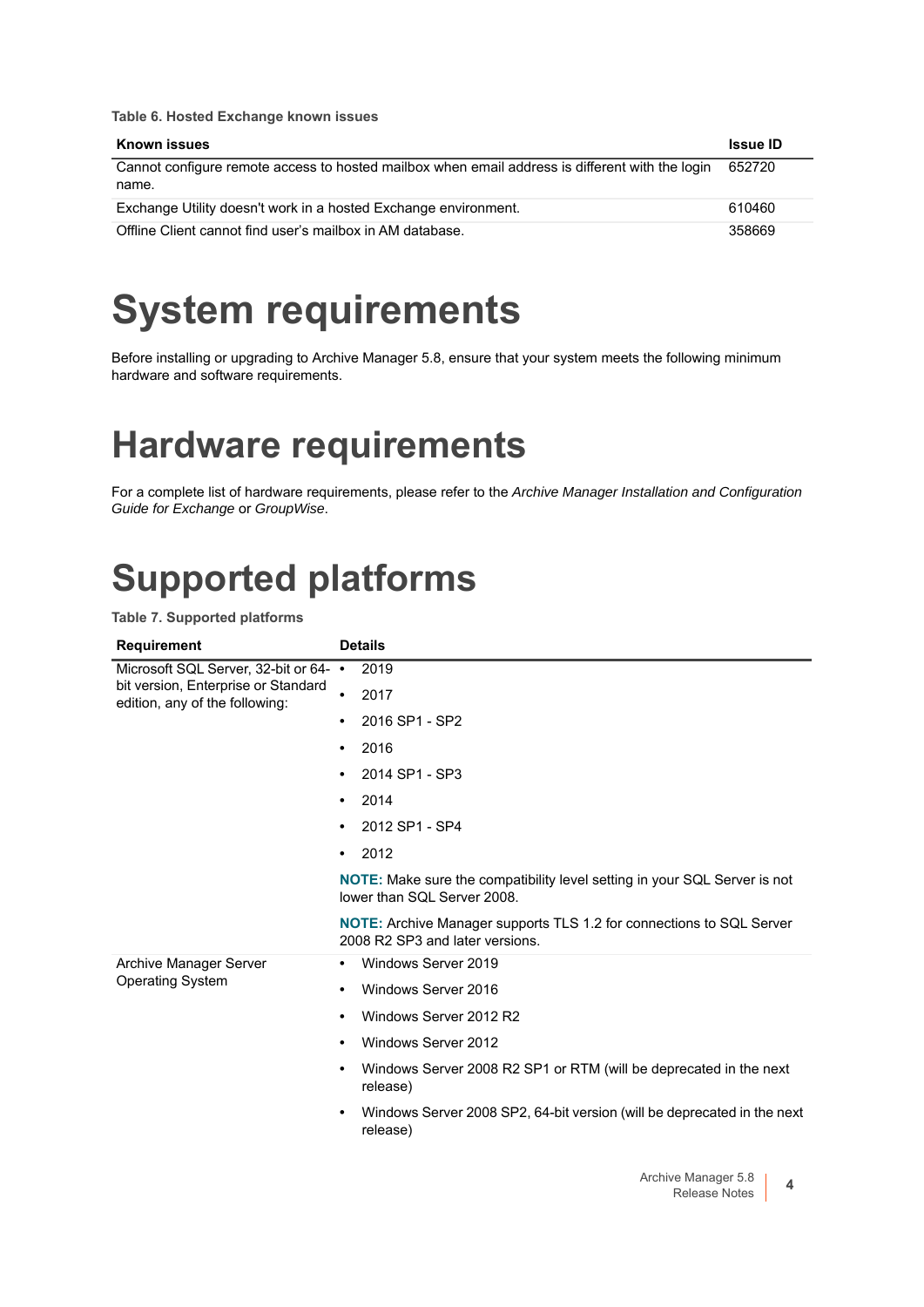### **Table 7. Supported platforms**

| <b>Requirement</b>      | <b>Details</b>                                                                                                                                                                                                      |  |
|-------------------------|---------------------------------------------------------------------------------------------------------------------------------------------------------------------------------------------------------------------|--|
| <b>Browser Versions</b> | Microsoft Internet Explorer 11, 10, or 9<br>٠<br>When using enhanced security on any server-based operating system,<br>the Archive Manager Website must be added to the list of trusted sites to<br>work correctly. |  |
|                         | Microsoft Edge<br>$\bullet$                                                                                                                                                                                         |  |
|                         | Firefox (latest version) running on Windows or Macintosh.<br>٠                                                                                                                                                      |  |
|                         | Chrome (latest version) running on Windows or Macintosh.<br>٠                                                                                                                                                       |  |
|                         | Safari running on Macintosh or mobile devices.<br>٠                                                                                                                                                                 |  |
|                         | Android browsers<br>٠                                                                                                                                                                                               |  |
| <b>External Storage</b> | File System<br>٠                                                                                                                                                                                                    |  |
|                         | NetApp SnapLock 7.2.4<br>٠                                                                                                                                                                                          |  |
|                         | EMC Centera 4.2.1, 4.2, 4.1, 4.0, 3.1.4<br>٠                                                                                                                                                                        |  |
|                         | EMC Atmos 2.0<br>٠                                                                                                                                                                                                  |  |
|                         | Caringo CAStor 6.5.4                                                                                                                                                                                                |  |
|                         | Hedvig Distributed Storage Platform Version 3.7.1<br>٠                                                                                                                                                              |  |

#### **Table 8. Exchange messaging system**

| <b>Requirement</b>               | <b>Details</b>                      |
|----------------------------------|-------------------------------------|
| Microsoft Exchange, any of:      | <b>Exchange Online</b><br>$\bullet$ |
|                                  | 2019 CU1 - CU6<br>$\bullet$         |
|                                  | 2019<br>$\bullet$                   |
|                                  | 2016 CU1 - CU17<br>$\bullet$        |
|                                  | 2016<br>$\bullet$                   |
|                                  | 2013 CU1 - CU23<br>$\bullet$        |
|                                  | 2013 SP1<br>$\bullet$               |
|                                  | 2013<br>$\bullet$                   |
|                                  | 2010 SP3 RU5 - RU30<br>$\bullet$    |
| <b>Active Directory Services</b> | Windows Server 2019<br>$\bullet$    |
|                                  | Windows Server 2016<br>$\bullet$    |
|                                  | Windows Server 2012 R2<br>$\bullet$ |
|                                  | Windows Server 2012<br>$\bullet$    |
|                                  | Windows Server 2008 R2<br>$\bullet$ |
|                                  | Windows Server 2008<br>$\bullet$    |
|                                  | Windows Server 2003<br>$\bullet$    |
|                                  |                                     |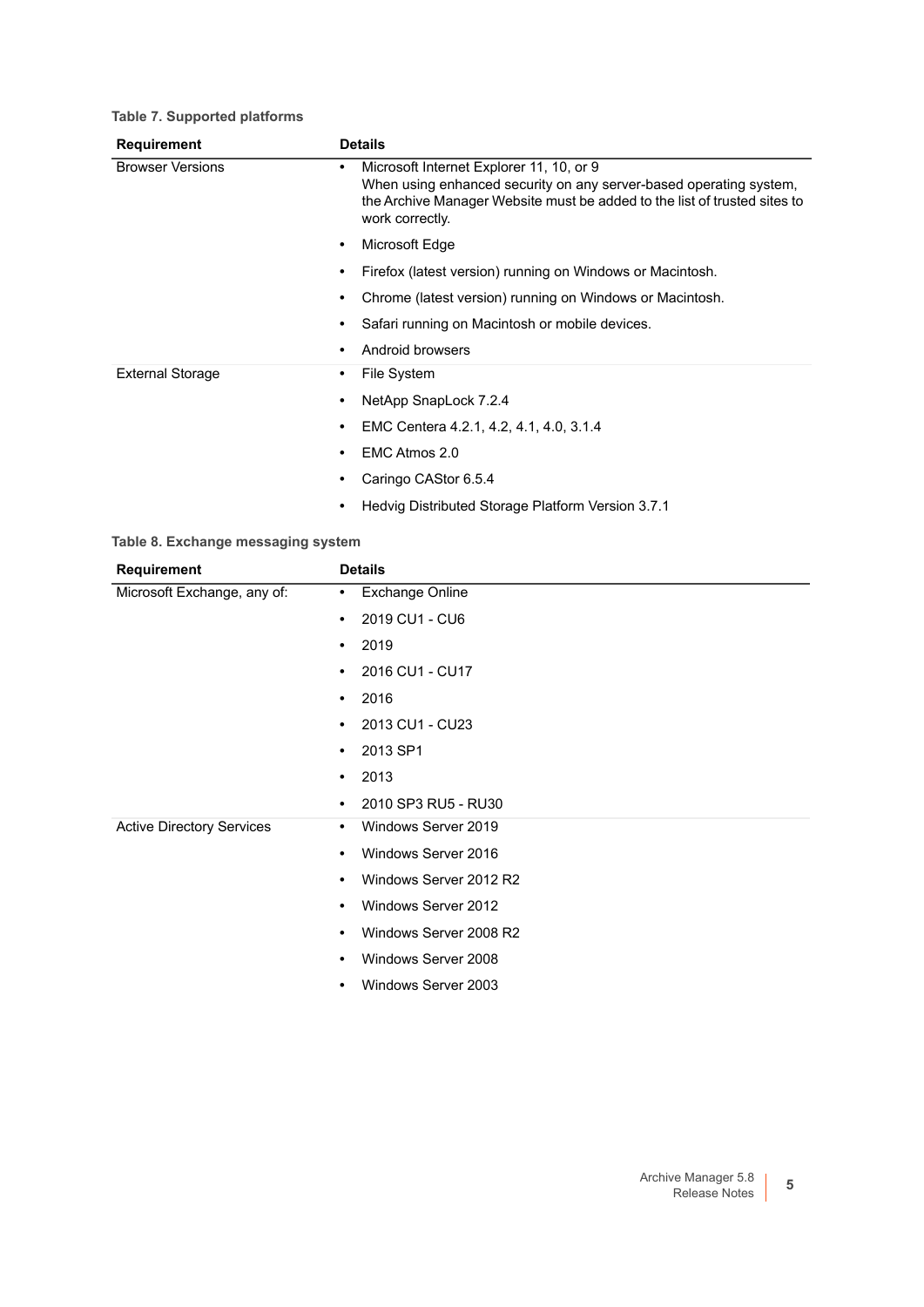### **Table 9. Skype/Lync server system**

| <b>Requirement</b>            | <b>Details</b> |                                |
|-------------------------------|----------------|--------------------------------|
| Microsoft Skype/Lync, any of: | $\bullet$      | Skype for Business Server 2019 |
|                               | $\bullet$      | Skype for Business Server 2015 |
|                               | $\bullet$      | Lync Server 2013               |
|                               | $\bullet$      | Lync Server 2010               |

### **Table 10. GroupWise messaging system**

| <b>Requirement</b>        | <b>Details</b>                                                                                                                                                            |  |
|---------------------------|---------------------------------------------------------------------------------------------------------------------------------------------------------------------------|--|
| Novell GroupWise, any of: | 18.1<br>٠                                                                                                                                                                 |  |
|                           | 18 SP1 - SP2<br>$\bullet$                                                                                                                                                 |  |
|                           | 18<br>$\bullet$                                                                                                                                                           |  |
|                           | 2014 R2 SP1 - SP3<br>$\bullet$                                                                                                                                            |  |
|                           | 2014 R <sub>2</sub><br>$\bullet$                                                                                                                                          |  |
|                           | 2014 SP1 - SP2<br>$\bullet$                                                                                                                                               |  |
|                           | 2014<br>$\bullet$                                                                                                                                                         |  |
|                           | 2012 SP1 - SP4<br>$\bullet$                                                                                                                                               |  |
|                           | 2012<br>$\bullet$                                                                                                                                                         |  |
|                           | <b>NOTE:</b> Archive Manager is not certified for use with clustered GroupWise<br>host systems configured for parallel processing, load balancing, or fault<br>tolerance. |  |
| NetIQ eDirectory Services | 9.1 SP1 - SP2, 9.1, 9.0 SP1 - SP4, 9.0 on supported platforms<br>$\bullet$                                                                                                |  |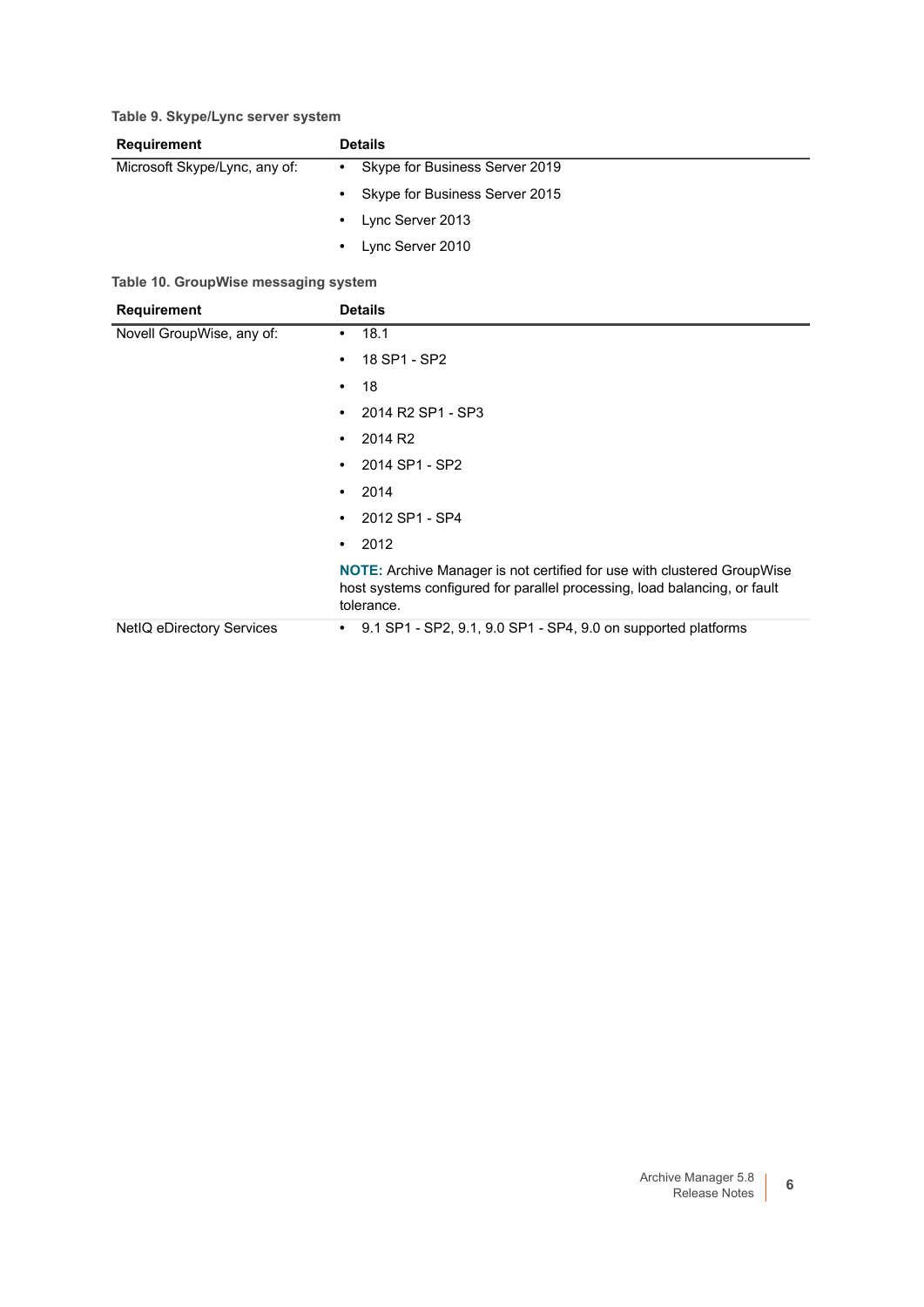| Requirement                                                   | <b>Details</b>                                                                                                                                                                                                                                                                                                                                                                                                                                                                       |  |
|---------------------------------------------------------------|--------------------------------------------------------------------------------------------------------------------------------------------------------------------------------------------------------------------------------------------------------------------------------------------------------------------------------------------------------------------------------------------------------------------------------------------------------------------------------------|--|
| Prerequisites for servers running<br>Archive Manager services | Microsoft .NET Framework 3.5 SP1 must be pre-installed (before<br>$\bullet$<br>running the installer)                                                                                                                                                                                                                                                                                                                                                                                |  |
|                                                               | Supported Archive Manager Server Operating System version. Please<br>$\bullet$<br>verify that your mail system requirements are supported on the desired<br>operating system.                                                                                                                                                                                                                                                                                                        |  |
|                                                               | Visual C++ 2012 Redistributable for Visual Studio 2012 Update 4:<br>$\bullet$<br>vcredist x86.exe                                                                                                                                                                                                                                                                                                                                                                                    |  |
|                                                               | Visual C++ 2010 SP1 Redistributable Package: vcredist x86.exe                                                                                                                                                                                                                                                                                                                                                                                                                        |  |
|                                                               | Microsoft .NET Framework 4.5.2                                                                                                                                                                                                                                                                                                                                                                                                                                                       |  |
|                                                               | SQL Native Client (sqlncli.msi). SQL Native Client 2005 or above is<br>٠<br>required.                                                                                                                                                                                                                                                                                                                                                                                                |  |
|                                                               | To enable text-string searches and indexing of file attachments: You<br>must install iFilters for the file types you want to search and index.                                                                                                                                                                                                                                                                                                                                       |  |
|                                                               | Microsoft offers a free pack of iFilters for its Office 2010 file types at<br>$\bullet$<br>http://www.microsoft.com/en-us/download/details.aspx?id=17062, (link<br>current as of this release). SP2 can be applied via Windows Update or<br>downloaded at http://support.microsoft.com/kb/2687447. This Filter<br>Pack includes IFilters for the following formats: .docx, .docm, .pptx,<br>.pptm, .xlsx, .xlsm, .xlsb, .zip, .one, .vdx, .vsd, .vss, .vst, .vdx, .vsx, and<br>.vtx. |  |
|                                                               | iFilters for earlier-version Office file extensions (.doc, .rtf, .xls, .ppt, etc.),<br>$\bullet$<br>and for .txt, .htm and .html files, are installed with Microsoft Windows,<br>and so should already reside on the Archive Manager server. You can<br>verify their installation, and track and manage your iFilters generally,<br>with a third-party iFilter browser; several are available at little or no cost<br>from independent vendors.                                      |  |
|                                                               | Adobe bundles a copy of its PDF 32-bit iFilter with its free Adobe Reader<br>$\bullet$<br>11 software, and offers a free PDF iFilter 64 11.0.01 as a separate<br>download. It is recommended that you use Adobe version 11 PDF<br>iFilters, or FoxIt IFilters.                                                                                                                                                                                                                       |  |
|                                                               | Installing Adobe Reader X uninstalls PDF iFilters, which then need to be<br>reinstalled. For additional information, see www.adobe.com.                                                                                                                                                                                                                                                                                                                                              |  |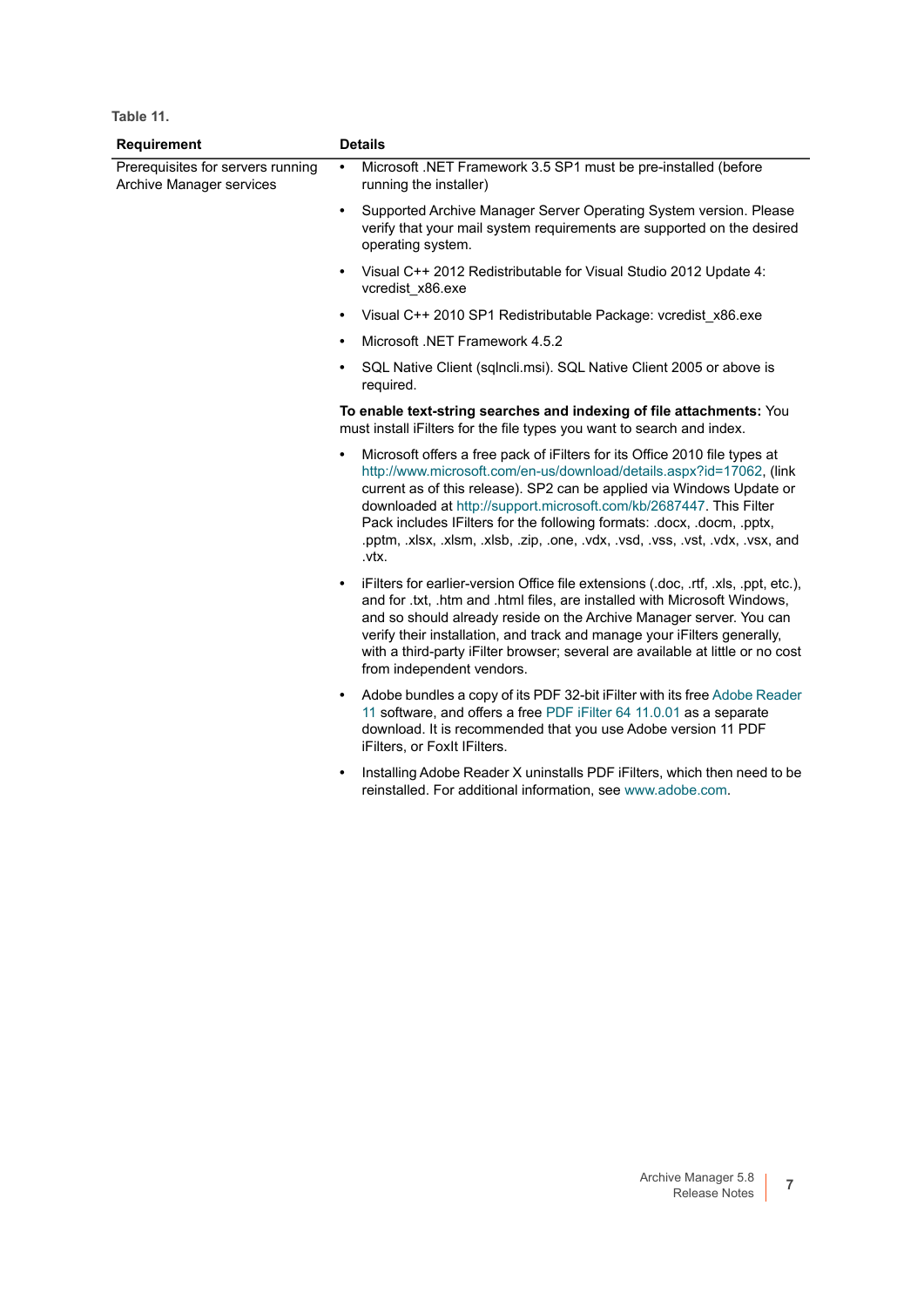| <b>Requirement</b>                                            | <b>Details</b>                                                                                                                                                                                                                                                                                                                                                                                                                                                                         |                                                                                                                                                                                                                                                                                                                                                        |
|---------------------------------------------------------------|----------------------------------------------------------------------------------------------------------------------------------------------------------------------------------------------------------------------------------------------------------------------------------------------------------------------------------------------------------------------------------------------------------------------------------------------------------------------------------------|--------------------------------------------------------------------------------------------------------------------------------------------------------------------------------------------------------------------------------------------------------------------------------------------------------------------------------------------------------|
| Prerequisites for servers running<br>Archive Manager websites | $\bullet$                                                                                                                                                                                                                                                                                                                                                                                                                                                                              | Microsoft Internet Information Services (IIS) version 10, 8.5, 8.0, 7.5 or<br>7.0.                                                                                                                                                                                                                                                                     |
|                                                               |                                                                                                                                                                                                                                                                                                                                                                                                                                                                                        | Certain role services are required to be manually selected and installed<br>on the web server in order for the Archive Manager Website to run<br>correctly. These roles include: Common HTTP Features; Static Content;<br>ASP.net; ASP; Basic Authentication; Windows Authentication; IIS<br>Management Tools and Scripts; and IIS Management Console. |
|                                                               | $\bullet$                                                                                                                                                                                                                                                                                                                                                                                                                                                                              | Microsoft ASP.NET (component of Windows, any supported Windows<br>version).                                                                                                                                                                                                                                                                            |
|                                                               |                                                                                                                                                                                                                                                                                                                                                                                                                                                                                        | Azure Active Directory PowerShell for Graph (for working with Office<br>365 only): Please install it with the Administrator Account, or Archive<br>Manager Application Pool's identity.                                                                                                                                                                |
|                                                               | $\bullet$                                                                                                                                                                                                                                                                                                                                                                                                                                                                              | ExchangeOnlineManagement (for working with Office 365 only): Please<br>install it with the Administrator Account, or Archive Manager Application<br>Pool's identity.                                                                                                                                                                                   |
|                                                               |                                                                                                                                                                                                                                                                                                                                                                                                                                                                                        | PowerShell 3.0 or later versions.                                                                                                                                                                                                                                                                                                                      |
|                                                               | The API web service endpoint can be configured to use Windows<br>Authentication or Anonymous Authentication. When using Anonymous<br>Authentication, the web service application performs security checks and<br>authenticates the client using Basic Authentication (plain text user password<br>authentication). When using Windows Authentication, IIS handles the<br>authentication and provides the web service application with a confirmation<br>of the authentication attempt. |                                                                                                                                                                                                                                                                                                                                                        |
|                                                               |                                                                                                                                                                                                                                                                                                                                                                                                                                                                                        | When Archive Manager works in a pure Office 365 environment,                                                                                                                                                                                                                                                                                           |
|                                                               |                                                                                                                                                                                                                                                                                                                                                                                                                                                                                        | Please do not change the authentication mode to Windows<br>$\bullet$<br>Authentication because no on-premises Windows logins will be<br>archived by Archive Manager in this scenario.                                                                                                                                                                  |
|                                                               |                                                                                                                                                                                                                                                                                                                                                                                                                                                                                        | Users who have MFA (Multi-Factor Authentication) enabled in Office<br>$\bullet$<br>365 cannot log in to the Archive Manager website, unless you have<br>added the Archive Manager servers to Trusted IPs.                                                                                                                                              |
|                                                               |                                                                                                                                                                                                                                                                                                                                                                                                                                                                                        |                                                                                                                                                                                                                                                                                                                                                        |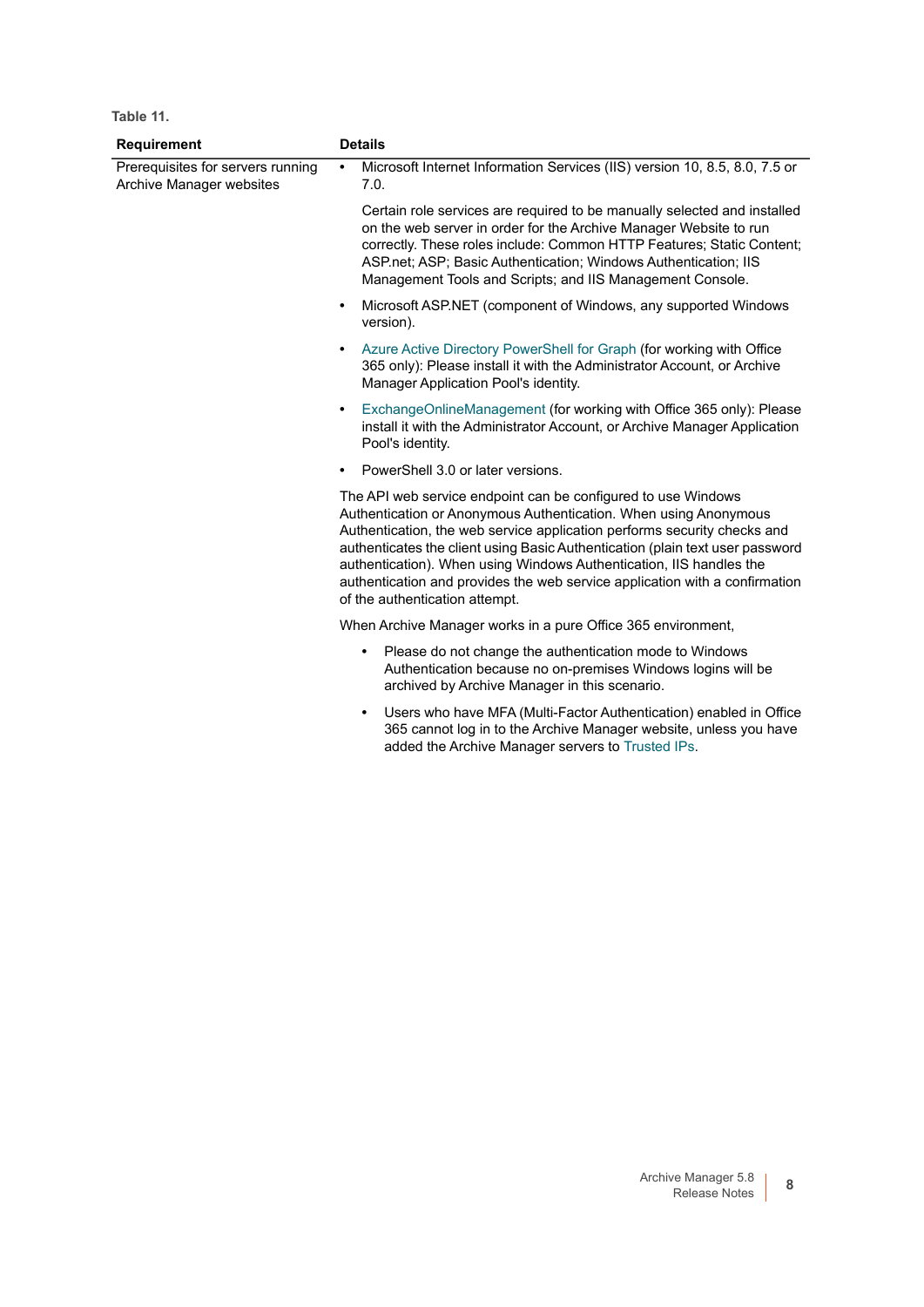| Requirement                                      | <b>Details</b>                                                                                                                                                                                                                                               |  |  |  |
|--------------------------------------------------|--------------------------------------------------------------------------------------------------------------------------------------------------------------------------------------------------------------------------------------------------------------|--|--|--|
| <b>Archive Manager rights and</b><br>permissions | Administrator Account: The account you are logged in with when you<br>run the Archive Manager Install program.                                                                                                                                               |  |  |  |
|                                                  | The user who runs the installer must be an administrator over the<br>local computer, as well as on the SQL Server and the GroupWise<br>Server.                                                                                                               |  |  |  |
|                                                  | The account you specify during the installation must have the same<br>permissions.                                                                                                                                                                           |  |  |  |
|                                                  | <b>Service Account:</b> (default account name is ArchiveMgr Service):<br>$\bullet$<br>Specified in the Configuration Console. Used by the Directory<br>Connector, Alert Service, Full-Text Index, Full-Text Search and Message<br><b>Retention Services.</b> |  |  |  |
|                                                  | Account is granted full access to the Archive Manager and<br>AfterMail TEMP databases by the installer.                                                                                                                                                      |  |  |  |
|                                                  | Requires read access to AD, and to the Exchange Organization so it<br>can determine Storage Group information.                                                                                                                                               |  |  |  |
|                                                  | Must be in the Users group on the local machine, and a member of<br>$\bullet$<br>the local IIS WPG group on the Web Servers. This is typically done<br>by the installer.                                                                                     |  |  |  |
|                                                  | Is a member of ArchiveManagerServiceUsers group.                                                                                                                                                                                                             |  |  |  |
|                                                  | ArchiveManagerServiceUsers Group: A Domain Group containing the<br>$\bullet$<br>-Service account.                                                                                                                                                            |  |  |  |
|                                                  | Group is used by installer to apply permissions to file-system<br>locations used by Archive Manager.                                                                                                                                                         |  |  |  |
| Prerequisites for servers running                | MAPI Support for Exchange Online:<br>$\bullet$                                                                                                                                                                                                               |  |  |  |
| the Exchange Store Manager<br>Service            | Microsoft Outlook 2019 volume licensed (32-bit)<br>$\bullet$                                                                                                                                                                                                 |  |  |  |
|                                                  | Microsoft Outlook 2013 SP1 (32-bit, requires KB3114941 and<br>$\bullet$<br>KB4022169)                                                                                                                                                                        |  |  |  |
|                                                  | MAPI support for Exchange 2019, 2016, 2013 or 2010:<br>$\bullet$                                                                                                                                                                                             |  |  |  |
|                                                  | Microsoft Outlook 2019 volume licensed (32-bit)                                                                                                                                                                                                              |  |  |  |
|                                                  | Microsoft Outlook 2013 SP1 (32-bit, requires KB3114941 and<br>KB4022169)                                                                                                                                                                                     |  |  |  |
|                                                  | Microsoft Outlook 2013 (32-bit)<br>$\bullet$                                                                                                                                                                                                                 |  |  |  |
|                                                  | <b>IMPORTANT:</b> The update KB3114816 for Office and later versions (except<br>KB3114941 and KB4022169) should NOT be installed for Outlook 2013<br>SP1 because they may crash the ESM service due to a bug from Microsoft.                                 |  |  |  |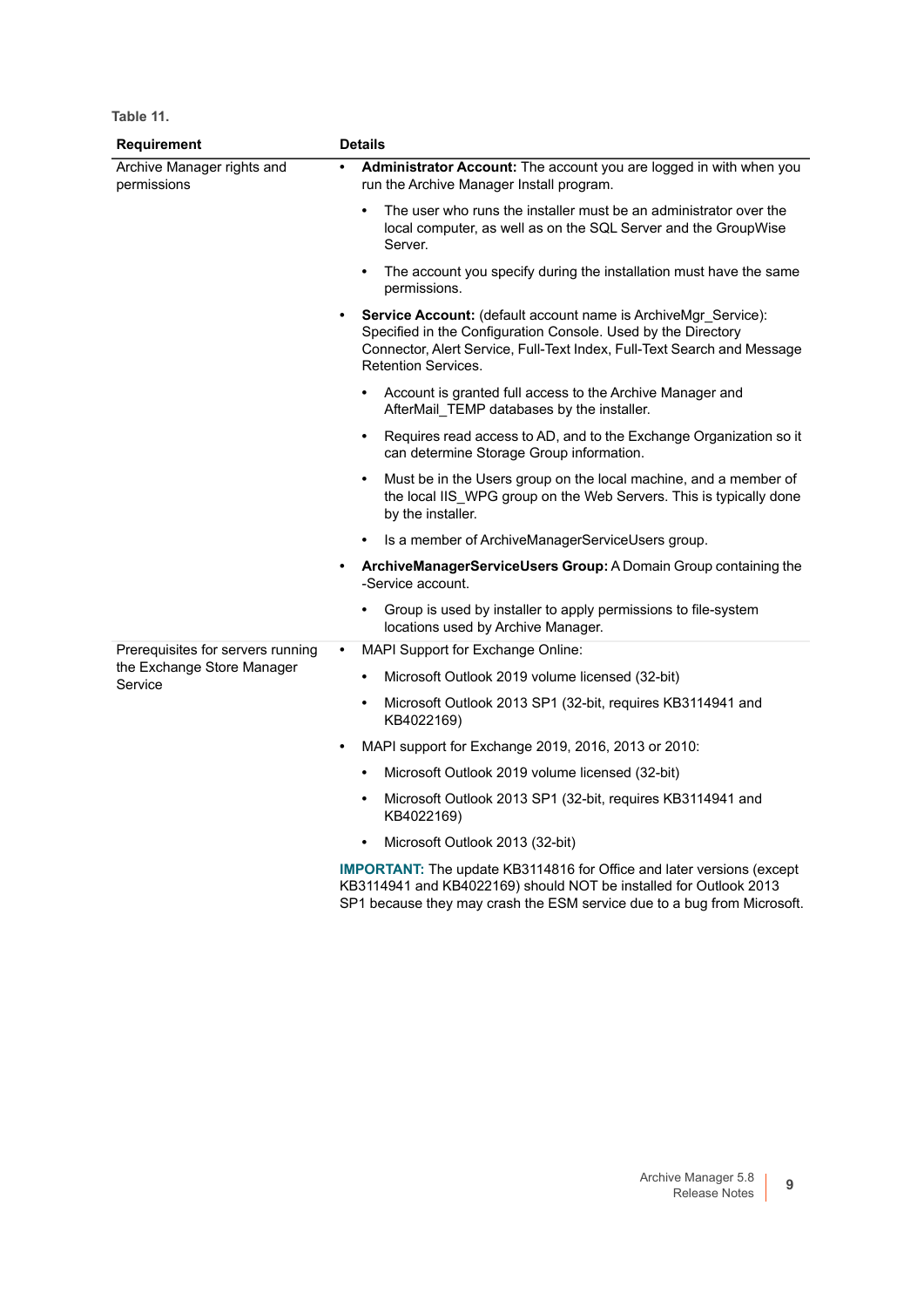| <b>Requirement</b>                                                         | <b>Details</b>                                                                                                                                                                                                                                                                                                         |  |  |
|----------------------------------------------------------------------------|------------------------------------------------------------------------------------------------------------------------------------------------------------------------------------------------------------------------------------------------------------------------------------------------------------------------|--|--|
| Prerequisites for servers running<br>the Exchange Store Manager<br>Service | <b>Other considerations:</b>                                                                                                                                                                                                                                                                                           |  |  |
|                                                                            | When Exchange 2019, 2016 or 2013 works with Outlook 2019 or<br>Outlook 2013 SP1 (32-bit, with KB3114941 and KB4022169<br>installed), and MAPI over HTTP is enabled on both ends:                                                                                                                                       |  |  |
|                                                                            | The ESM service account must have full access permissions<br>to the exported mailboxes. To grant full access, run the<br>following command at the PowerShell command prompt on<br>the Exchange server:                                                                                                                 |  |  |
|                                                                            | Add-MailboxPermission -Identity<br><mailboxidentity> -User <your archive="" manager<br="">user or group&gt; -AccessRights FullAccess -<br/>InheritanceType All -AutoMapping \$false</your></mailboxidentity>                                                                                                           |  |  |
|                                                                            | For the MAPI Journal Data Loader, the data loader service<br>$\blacksquare$<br>user account must have full access permissions to the<br>journal mailbox.                                                                                                                                                               |  |  |
|                                                                            | For the Exchange Store Manager (ESM), the service user account<br>must have Receive As and View Information Store Status<br>permissions to the mail store from which the ESM will export<br>mailboxes.                                                                                                                 |  |  |
|                                                                            | For the MAPI Journal Data Loader, the data loader service user<br>account must have Receive As and View Information Store Status<br>permissions to the mail store that contains the journal mailbox.                                                                                                                   |  |  |
|                                                                            | In a parent/child domain configuration, if you are installing Archive<br>$\bullet$<br>Manager in the child domain, you must create two accounts: an<br>Exchange Store Manager account in the child domain for the Archive<br>Manager installation, and another Exchange Store Manager account<br>in the parent domain. |  |  |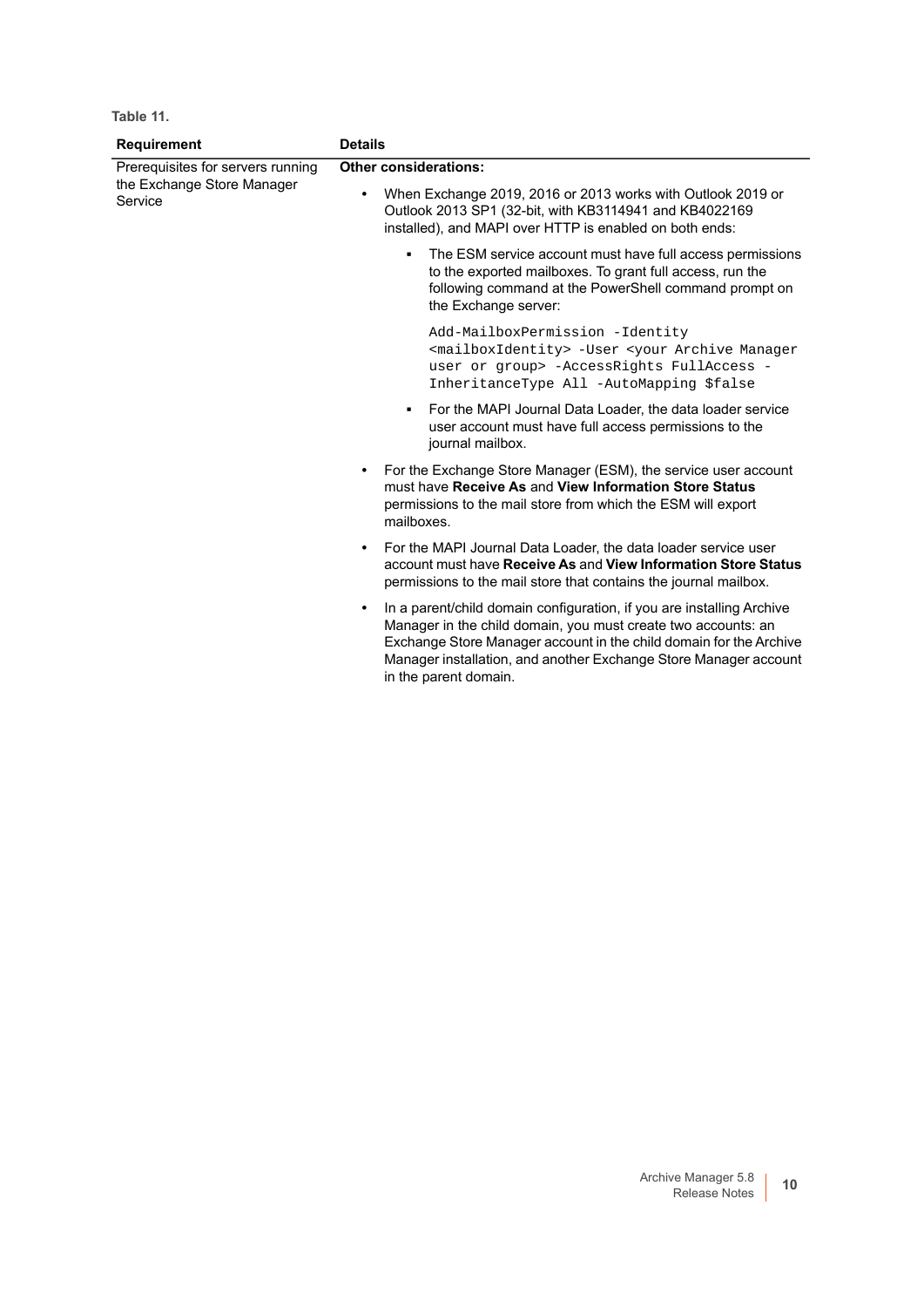| Requirement                       | <b>Details</b>                                                                                                                                                                                                                   |  |
|-----------------------------------|----------------------------------------------------------------------------------------------------------------------------------------------------------------------------------------------------------------------------------|--|
| Prerequisites for servers running | <b>Novell clients:</b>                                                                                                                                                                                                           |  |
| GroupWise services                | Client for Open Enterprise Server 2 SP4, or<br>$\bullet$                                                                                                                                                                         |  |
|                                   | Novell Client 2 SP4 for Windows Server 2008 R2 & 2012, or<br>$\bullet$                                                                                                                                                           |  |
|                                   | Novell Client 2 SP3 for Windows Server 2008 R2 & 2012, or<br>٠                                                                                                                                                                   |  |
|                                   | Novell Client 2 SP2 for Windows Server 2008 & 2008 R2, or<br>$\bullet$                                                                                                                                                           |  |
|                                   | Novell Client 2 SP1 for Windows Server 2008 R2, or<br>$\bullet$                                                                                                                                                                  |  |
|                                   | Novell Client 2 SP1 for Windows Server 2008                                                                                                                                                                                      |  |
|                                   | <b>GroupWise clients:</b>                                                                                                                                                                                                        |  |
|                                   | The client version must match the server version. For example, if you are<br>using GroupWise Server 2012, you must use GroupWise Client 12.0.0.                                                                                  |  |
|                                   | 18.1.x<br>$\bullet$                                                                                                                                                                                                              |  |
|                                   | 18.0.x<br>٠                                                                                                                                                                                                                      |  |
|                                   | 14.2.x<br>$\bullet$                                                                                                                                                                                                              |  |
|                                   | 14.0.x<br>$\bullet$                                                                                                                                                                                                              |  |
|                                   | 12.0.x<br>$\bullet$                                                                                                                                                                                                              |  |
|                                   | <b>GroupWise Store Manager (GSM):</b>                                                                                                                                                                                            |  |
|                                   | Outlook MAPI and SQL Native Client are required for any GSM<br>$\bullet$<br>installation, and for TNEF. TNEF allows messages from Exchange-<br>based mail systems to be processed with rich content, such as meeting<br>invites. |  |
|                                   | It is recommended that GSM run under a separate account than all of<br>$\bullet$<br>the other Archive Manager services.                                                                                                          |  |
|                                   | <b>NOTE:</b> Archive Manager is not certified for use with clustered GroupWise<br>host systems configured for parallel processing, load balancing, or fault<br>tolerance.                                                        |  |
|                                   | NOTE: Archive Manager will only archive objects (Users, Resources and<br>Groups) that are associated with E-Directory.                                                                                                           |  |
|                                   | NOTE: File read, write and execute permissions are required for access to<br>the wpdomain.db file and other associated files and folders.                                                                                        |  |
|                                   | NOTE: Supervisor-level permission is required for the Novell tree.                                                                                                                                                               |  |
|                                   |                                                                                                                                                                                                                                  |  |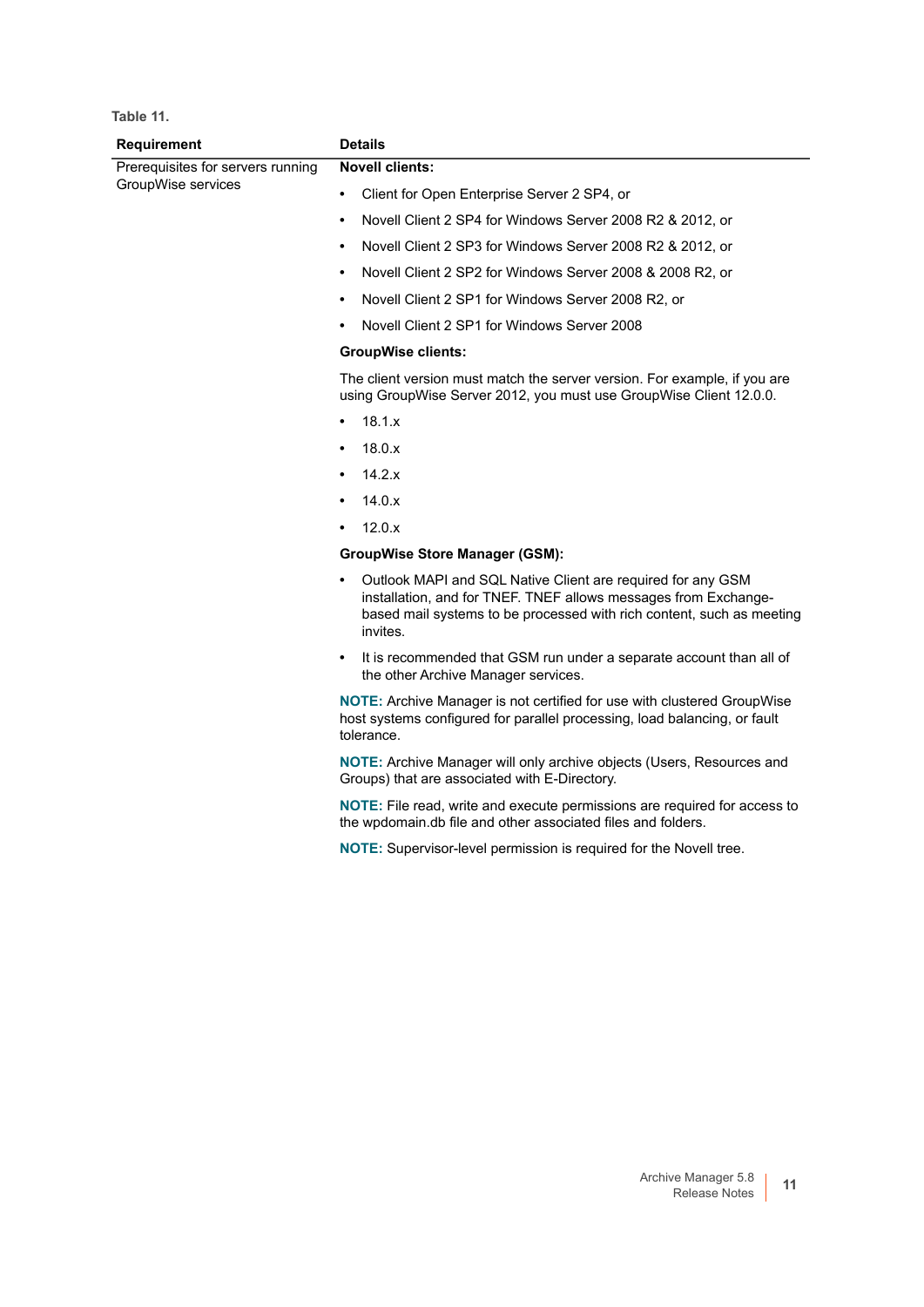**Table 12. Client workstation**

| <b>Requirement</b>                                                                  | <b>Details</b> |                                                                                             |
|-------------------------------------------------------------------------------------|----------------|---------------------------------------------------------------------------------------------|
| Stubbed message reconstruction<br>using the Outlook Form requires<br>the following: | $\bullet$      | Microsoft Outlook for Office 365 ProPlus, or                                                |
|                                                                                     | $\bullet$      | Microsoft Outlook 2019, or                                                                  |
|                                                                                     | $\bullet$      | Microsoft Outlook 2016, 64-bit or 32-bit, running on Windows 10, 8.1, 8,<br>or 7 SP1, or    |
|                                                                                     | $\bullet$      | Microsoft Outlook 2013, 64-bit or 32-bit, running on Windows 10, 8.1, 8,<br>or $7$ , or     |
|                                                                                     | $\bullet$      | Microsoft Outlook 2010, 64-bit or 32-bit, running on Windows 10, 8, 7, or<br>Vista SP1      |
| The Offline Client requires the                                                     | $\bullet$      | Microsoft Outlook for Office 365 ProPlus, or                                                |
| following:                                                                          | $\bullet$      | Microsoft Outlook 2019, or                                                                  |
|                                                                                     | $\bullet$      | Microsoft Outlook 2016, 64-bit or 32-bit, running on Windows 10, 8.1, 8,<br>or 7 SP1, or    |
|                                                                                     | $\bullet$      | Microsoft Outlook 2013, 64-bit or 32-bit, running on Windows 10, 8.1, 8,<br>or $7$ , or     |
|                                                                                     |                | Microsoft Outlook 2010, 64-bit or 32-bit, running on Windows 10, 8, 7, or<br>Vista SP1, and |
|                                                                                     | $\bullet$      | Windows Installer 3.1 or later (only for installation).                                     |
|                                                                                     |                | Microsoft .NET Framework Version 4.5.2 and 3.5 SP1.                                         |
|                                                                                     | $\bullet$      | Microsoft SQL Server Compact 4.0                                                            |
|                                                                                     | $\bullet$      | Visual Studio 2010 Tools for Office Runtime                                                 |
|                                                                                     | $\bullet$      | MSXML 6.0 SP1                                                                               |
| The Search Exporter requires the<br>following:                                      | $\bullet$      | Microsoft Outlook for Office 365 ProPlus, 32-bit, or                                        |
|                                                                                     | $\bullet$      | Microsoft Outlook 2019, 32-bit, or                                                          |
|                                                                                     | $\bullet$      | Microsoft Outlook 2016, 32-bit only, running on Windows 10, 8.1, 8, or 7<br>SP1, or         |
|                                                                                     | $\bullet$      | Microsoft Outlook 2013, 32-bit only, running on Windows 10, 8.1, 8, or 7,<br>or             |
|                                                                                     | $\bullet$      | Microsoft Outlook 2010, 32-bit only, running on Windows 10, 8, 7, or<br>Vista SP1, and      |
|                                                                                     |                | Windows Installer 3.1 or later (only for installation).                                     |
|                                                                                     | $\bullet$      | Microsoft .NET Framework Version 4.5.2 and 3.5 SP1.                                         |

### **Upgrade and compatibility**

Upgrades are supported from version 5.0.x to 5.8.

# <span id="page-11-0"></span>**Product licensing**

Your Archive Manager license can be activated from the **License** screen of the Administration Console.

Archive Manager 5.8 ve Manager 5.8 **12**<br>Release Notes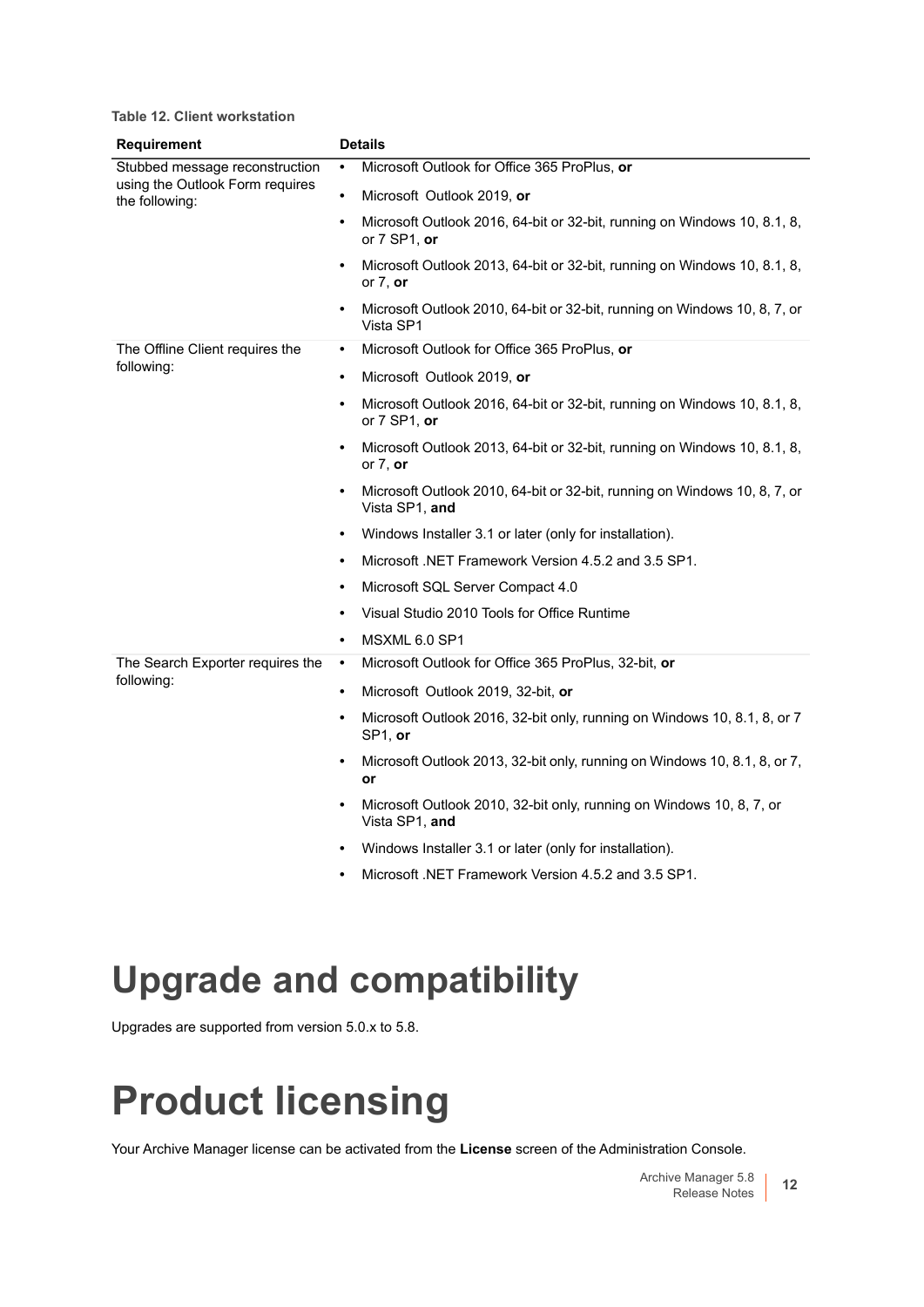On the **License** screen, click **Browse** to locate your license and **Install** to install it. You can overwrite an existing license by entering a new license and installing it. Once a valid license is installed, the following information is displayed:

- **Type**: The type of license purchased.
- **Expires**: The expiration date of the license.
- **Seats Licensed**: The number of seats available from the license.
- **Seats Used**: The number of seats currently used.

License information can also be viewed at any time by clicking the Help icon and selecting the **Licenses** tab.

If you are upgrading from Archive Manager 4.8 or earlier, you will need to exchange your license for an upgraded version. You can complete this automatically by going to<http://license.quest.com/upgrade> to upgrade to new license.

# <span id="page-12-0"></span>**Upgrade and installation instructions**

For upgrade and installation instructions, please refer to the *Archive Manager Installation and Configuration Guide for Exchange* or *GroupWise*.

### <span id="page-12-1"></span>**More resources**

Additional information is available from the following:

- **•** Online product documentation [\(https://support.quest.com/archive-manager/technical-documents\)](https://support.quest.com/archive-manager/technical-documents)
- **•** Quest community [\(https://www.quest.com/Community](https://www.quest.com/Community))

# <span id="page-12-2"></span>**Globalization**

This section contains information about installing and operating this product in non-English configurations, such as those needed by customers outside of North America. This section does not replace the materials about supported platforms and configurations found elsewhere in the product documentation.

This release is Unicode-enabled and supports any character set. It supports simultaneous operation with multilingual data. This release is targeted to support operations in the following regions: North America, Western Europe and Latin America, Central and Eastern Europe, Far-East Asia, Japan.

### <span id="page-12-3"></span>**About us**

Quest provides software solutions for the rapidly-changing world of enterprise IT. We help simplify the challenges caused by data explosion, cloud expansion, hybrid datacenters, security threats, and regulatory requirements. We are a global provider to 130,000 companies across 100 countries, including 95% of the Fortune 500 and 90% of the Global 1000. Since 1987, we have built a portfolio of solutions that now includes database management, data protection, identity and access management, Microsoft platform management, and unified endpoint management. With Quest, organizations spend less time on IT administration and more time on business innovation. For more information, visit [www.quest.com](https://www.quest.com/company/contact-us.aspx).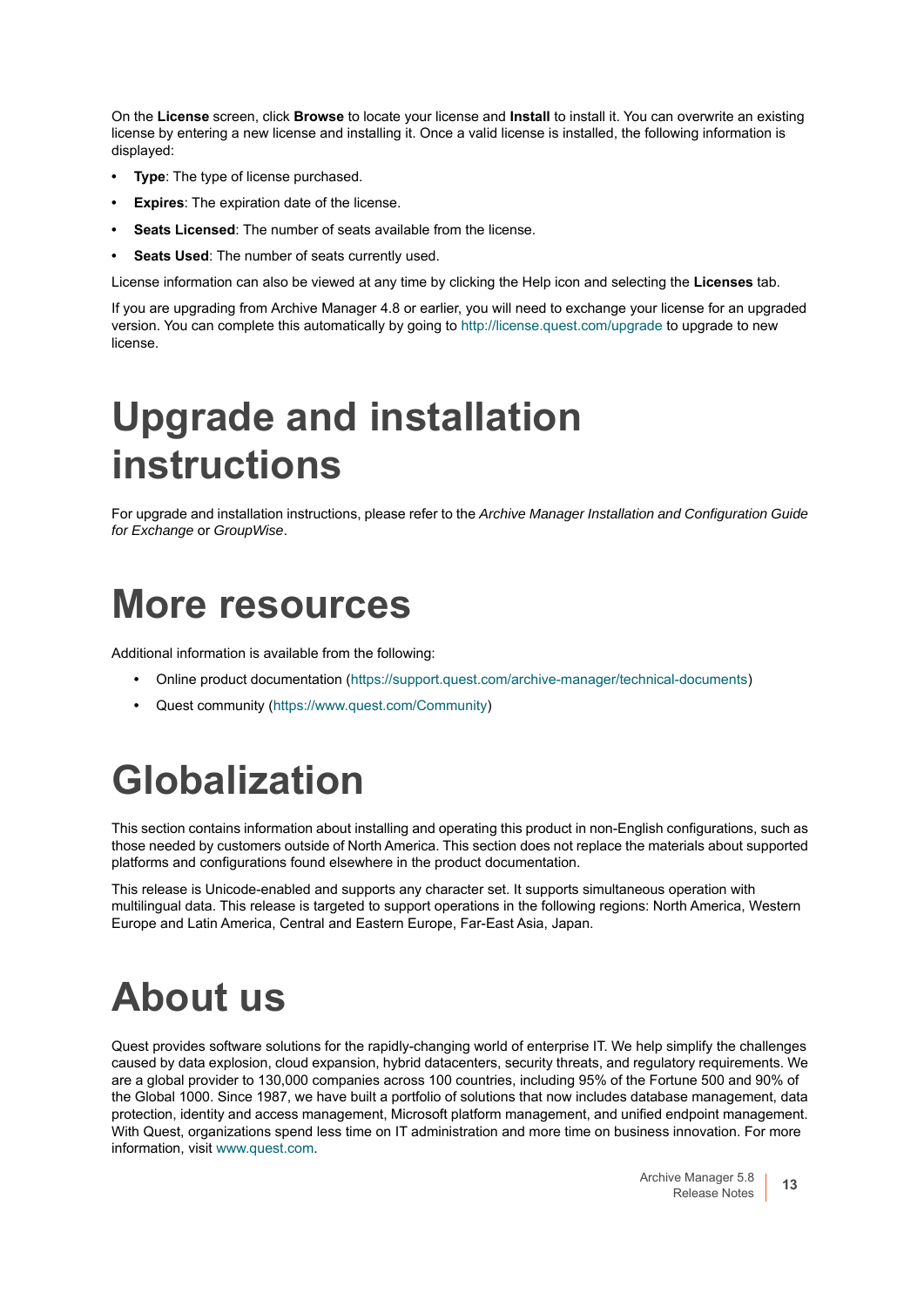### **Technical support resources**

Technical support is available to Quest customers with a valid maintenance contract and customers who have trial versions. You can access the Quest Support Portal at [https://support.quest.com.](https://support.quest.com)

The Support Portal provides self-help tools you can use to solve problems quickly and independently, 24 hours a day, 365 days a year. The Support Portal enables you to:

- **•** Submit and manage a Service Request.
- **•** View Knowledge Base articles.
- **•** Sign up for product notifications.
- **•** Download software and technical documentation.
- **•** View how-to-videos.
- **•** Engage in community discussions.
- **•** Chat with support engineers online.
- **•** View services to assist you with your product.

### **Third-party contributions**

This product contains the following third-party components. For third-party license information, go to [https://www.quest.com/legal/license-agreements.aspx.](https://www.quest.com/legal/license-agreements.aspx) Source code for components marked with an asterisk (\*) is available at [https://opensource.quest.com.](https://opensource.quest.com)

|  |  |  |  | Table 13. List of third-party contributions |
|--|--|--|--|---------------------------------------------|
|--|--|--|--|---------------------------------------------|

| <b>Component</b>               | License or acknowledgment                                  |
|--------------------------------|------------------------------------------------------------|
| AJAX Control TookKit 15.1.2.0  | Copyright © 2012-2015 CodePlex Foundation                  |
|                                | License: New BSD                                           |
| Angular.js 1.2.12              | Copyright © 2010-2014 Google, Inc.                         |
|                                | License: MIT                                               |
| Angular.js 1.3.18              | Copyright © 2010-2014 Google, Inc.                         |
|                                | License: MIT                                               |
| Angular Local Storage 0.4.0    | gregory <greg@gregpike.ca></greg@gregpike.ca>              |
|                                | License: MIT                                               |
| angular.mock 1.3.18            | Copyright © 2010-2014 Google, Inc.                         |
|                                | License: MIT                                               |
| angular-placeholder 1.1.0      | Copyright © 2013 Monospaced                                |
|                                | License: MIT                                               |
| angular-resource 1.3.18        | Copyright © 2010-2014 Google, Inc.                         |
|                                | License: MIT                                               |
| AngularUI Router 0.3.1         | Copyright © 2013-2015 The AngularUI Team, Karsten Sperling |
|                                | License: MIT                                               |
| ATL Server Library 9.0.70425   | Copyright © Microsoft Corporation. All rights reserved.    |
|                                | License: Microsoft Limited Permissive License (Ms-LPL)     |
| Backbone.js 1.0.0              | Copyright © 2009-2012 Jeremy Ashkenas, DocumentCloud Inc.  |
|                                | License: MIT                                               |
| background-size-polyfill 0.2.0 | Copyright © 2012-2013 Louis-Rémi Babé                      |
|                                | License: MIT                                               |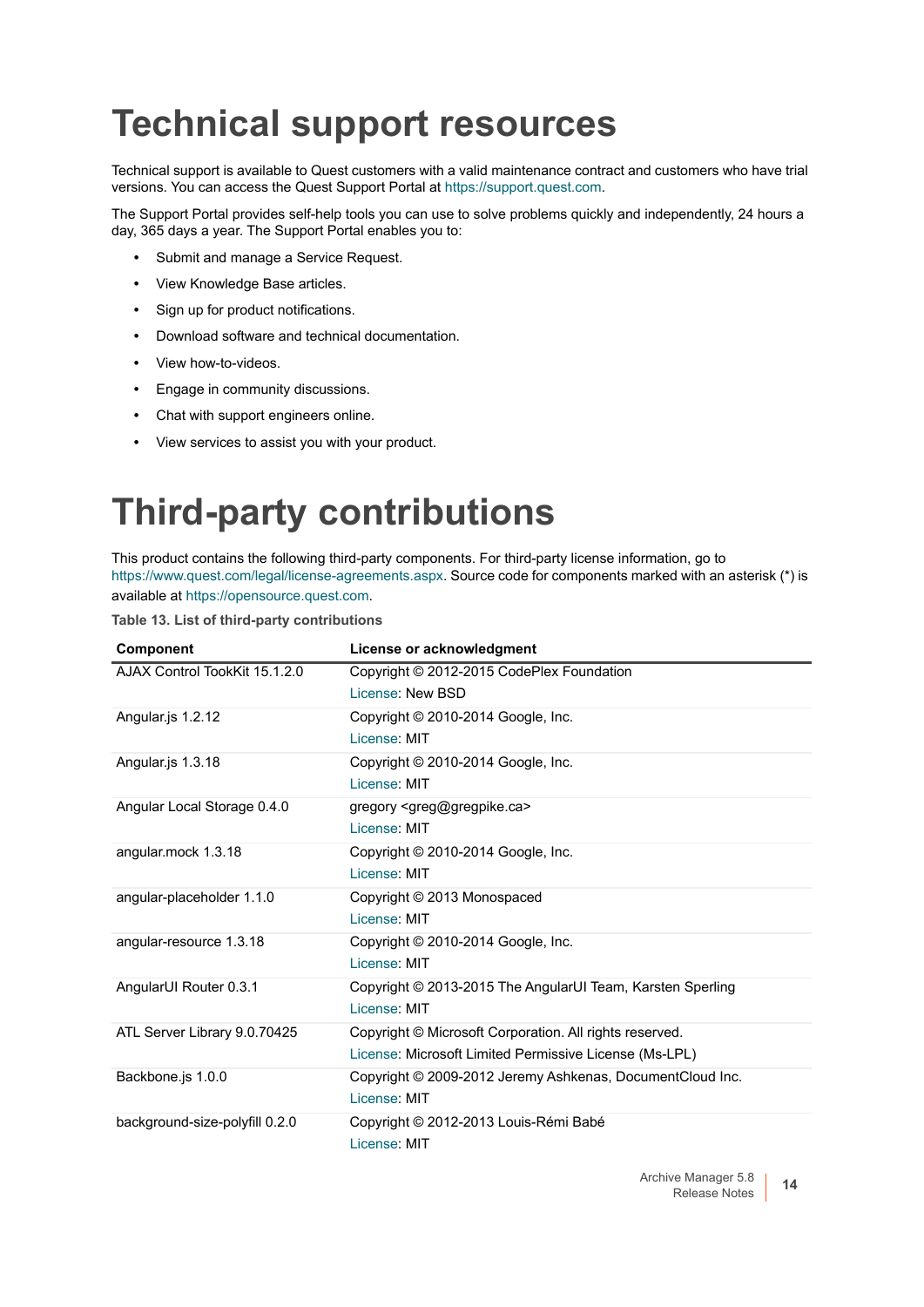**Table 13. List of third-party contributions**

| Component                                  | License or acknowledgment                                             |
|--------------------------------------------|-----------------------------------------------------------------------|
| Bootstrap 3.3.5                            | Copyright © 2011-2015 Twitter, Inc.                                   |
|                                            | License: MIT                                                          |
| C <sub>3</sub> 0.4.11                      | Copyright © Masayuki Tanaka 2014                                      |
|                                            | License: MIT                                                          |
| Caringo CAStor SDK 1.3.2                   | Copyright © Caringo 2010                                              |
|                                            | License: BSD                                                          |
| CFileVersionInfo 1                         | Copyright © 2003 Armen Hakobyan                                       |
|                                            | License: Code Project Open License (CPOL) 1.0.2                       |
| Credential Management 1.0.2                | iLya Lozovyy                                                          |
|                                            | License: Apache 2.0                                                   |
| D3 3.5.17                                  | Copyright © 2017 Mike Bostock.                                        |
|                                            | License: BSD                                                          |
| EasyByte RTM-2-HTML 8.0                    | Copyright © EasyByte Software Ltd 2008                                |
|                                            | License: EasyByte RTF-2HTML v8 1.0                                    |
| EasyMail .Net Edition 8.0                  | Copyright © 2003-2004 Quiksoft Corporation. All rights reserved.      |
|                                            | License: EasyMail .Net Edition Software License Agreement 052305.0    |
| EMC Centera API 3.1                        | Copyright © 2006 EMC Corporation. All Rights Reserved                 |
|                                            | License: EMC Development Kit 1.0                                      |
| EWS Managed API 2.2.1.0                    | Copyright © Microsoft Corporation. All rights reserved.               |
|                                            | License: MIT                                                          |
| Font Awesome 4.7.0                         | Dave Gandy                                                            |
|                                            | License: Font: SIL OFL 1.1, CSS: MIT                                  |
| HTML Agility Pack 1.3.1.0                  | Copyright © 2003-2005 Simon Mourier                                   |
|                                            | License: Creative Commons 2.5                                         |
|                                            | HTML-to-RTF Pro DLL .Net 4.5.7.21 SautinSoft, Maxim Sautin, 2002-2011 |
|                                            | License: SautinSoft 7-20-2011                                         |
| Infragistics NetAdvantage for .NET<br>10.2 | Copyright © Infragistics, Inc. 2010                                   |
|                                            | License: Infragistics NetAdvantage for .NET 2010 Vol 2 May 2011       |
| jCarousel 0.2.8                            | Copyright © 2006 Jan Sorgalla                                         |
|                                            | License: MIT                                                          |
| JQuery 1.4.2                               | Copyright © 2010, John Resig                                          |
|                                            | License: MIT                                                          |
| JQuery 1.5.1                               | Copyright © 2011, John Resig                                          |
|                                            | License: MIT                                                          |
| JQuery 1.8.2                               | Copyright © 2012 jQuery Foundation and Other Contributors             |
|                                            | License: MIT                                                          |
| <b>JQuery 1.11.1</b>                       | Copyright © 2005, 2014 jQuery Foundation, Inc. and other contributors |
|                                            | License: MIT                                                          |
| JQuery 3.1.0                               | Copyright © jQuery Foundation and other contributors                  |
|                                            | License: MIT                                                          |
| JQuery UI 1.8.12                           | Copyright © 2011 AUTHORS.txt                                          |
|                                            | License: MIT                                                          |
| JQuery UI 1.10.3                           | Copyright © 2013 jQuery Foundation and other contributors             |
|                                            | License: MIT                                                          |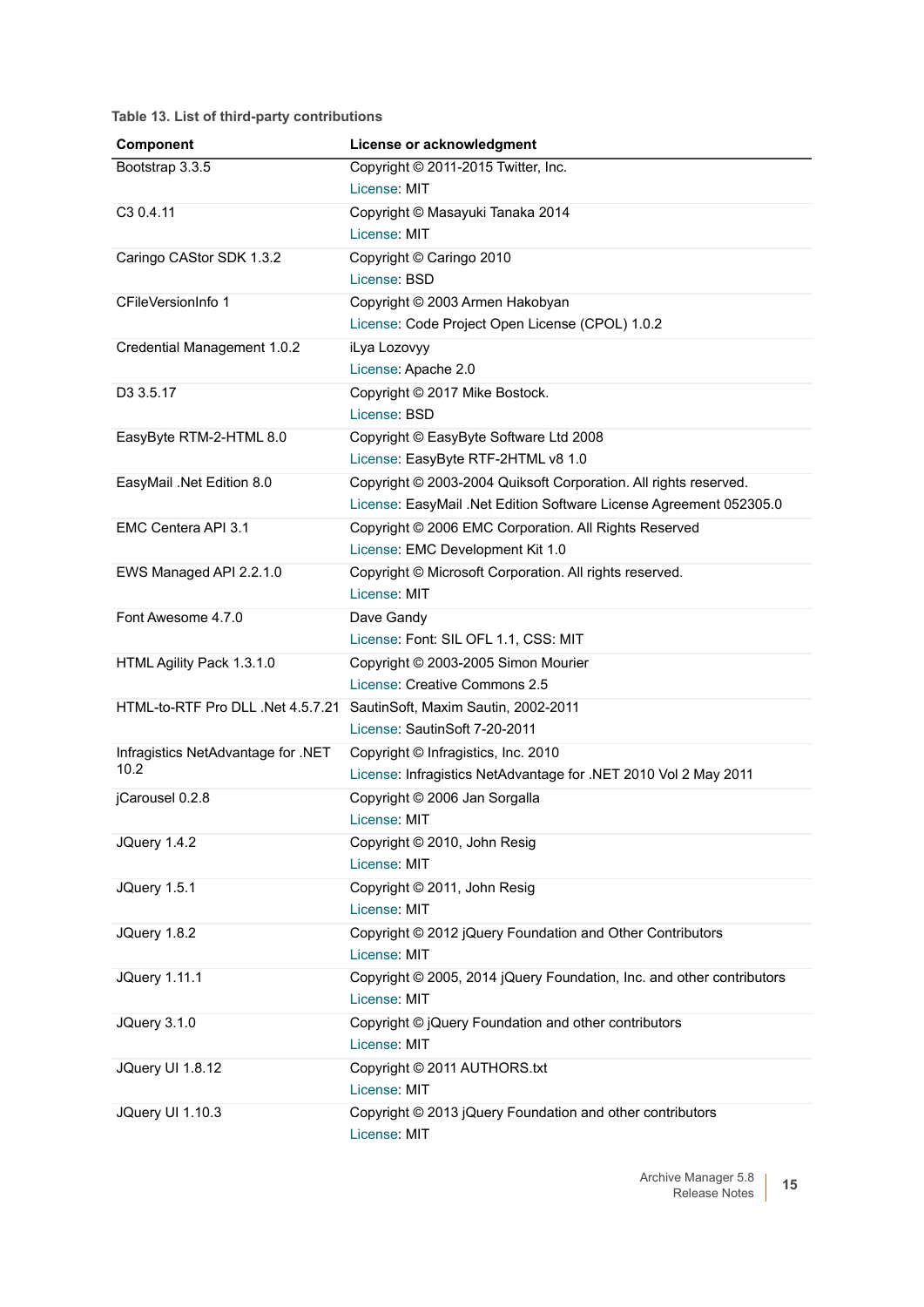**Table 13. List of third-party contributions**

| Component                                                               | License or acknowledgment                                                             |
|-------------------------------------------------------------------------|---------------------------------------------------------------------------------------|
| jQuery-Placeholder 2.0.7                                                | Copyright © Mathias Bynens                                                            |
|                                                                         | License: MIT                                                                          |
| jquery.qtip 1.0.0-rc3                                                   | Copyright © 2009 Craig Thompson                                                       |
|                                                                         | License: MIT                                                                          |
| Json.NET 4.5                                                            | Copyright © 2007 James Newton-King                                                    |
|                                                                         | License: MIT                                                                          |
| Log4Net 1.2.10                                                          | Copyright © 2004-2011 The Apache Software Foundation                                  |
|                                                                         | License: Apache 2.0                                                                   |
| Lucene.net 2.9.2                                                        | Copyright © 2006 The Apache Software Foundation                                       |
|                                                                         | License: Apache 2.0                                                                   |
| MD5 1.0                                                                 | Copyright © 1991-2, RSA Data Security, Inc. Created 1991. All rights<br>reserved      |
|                                                                         | License: RSA MD5C.C 1991-2                                                            |
|                                                                         | Portions derived from the RSA Data Security, Inc. MD5 Message-Digest<br>Algorithm     |
| MAPI33.Net 5                                                            | Copyright © 2003 - 2005 Sergey Golovkin                                               |
|                                                                         | License: MAPI33.Net 1                                                                 |
| Microsoft.IdentityModel.Clients.Activ Copyright © Microsoft Corporation |                                                                                       |
| eDirectory 5.2.5                                                        | License: MIT                                                                          |
| Modernizr 2.8.3                                                         | Copyright © Faruk, Paul, Alex, Ryan, Patrick, Stu, and Richard.<br>License: MIT & BSD |
| moment.js 2.14.1                                                        | Copyright © Tim Wood, Iskren Chernev, Moment.js contributors                          |
|                                                                         | License: MIT                                                                          |
| moment-timezone.js 0.5.13                                               | Copyright © JS Foundation and other contributors                                      |
|                                                                         | License: MIT                                                                          |
| mutationobserver-shim 0.3.1                                             | Copyright © Graeme Yeates                                                             |
|                                                                         | License: MIT                                                                          |
| NetApp Data ONTAP 4.0                                                   | Copyright © 2003-2005 Network Appliance, Inc.                                         |
|                                                                         | License: NetApp Manageability SDK 04-29-11                                            |
| Novell GroupWise Trusted                                                | Copyright © 1993-2003 Novell, Inc. All rights reserved.                               |
| Application API 1.0                                                     | License: Novell Developer License                                                     |
| Polyfill.js 0.1.0                                                       | Copyright © 2013 Philip Walton                                                        |
|                                                                         | License: MIT                                                                          |
| Pure 0.6.0                                                              | Copyright © 2014 Yahoo! Inc.                                                          |
|                                                                         | License: BSD                                                                          |
| Rangy 1.3.0                                                             | Copyright © 2015, Tim Down                                                            |
|                                                                         | License: MIT                                                                          |
| RegistryMonitor 1.0                                                     | Copyright © 2005 Thomas Freudenberg                                                   |
|                                                                         | License: Thomas Freudenberg RegistryMonitor                                           |
| RestSharp 104.1                                                         | Copyright © 2010 John Sheehan                                                         |
|                                                                         | License: Apache 2.0                                                                   |
| RTF to PDF Converter Library for                                        | Copyright © Outside Software 2007                                                     |
| NET 2.0 1.3                                                             | License: Winnovative Redistributable                                                  |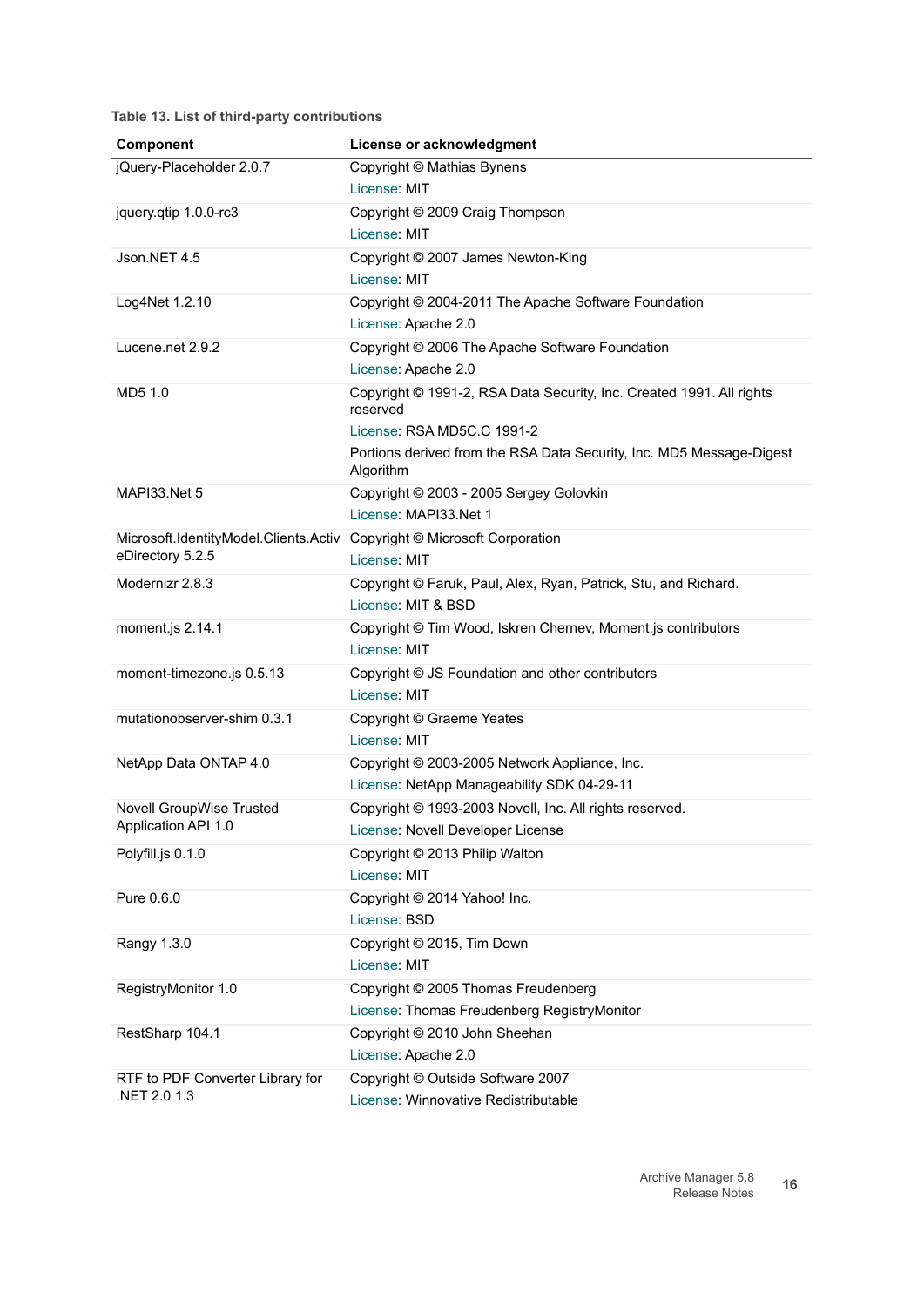**Table 13. List of third-party contributions**

| Component                     | License or acknowledgment                                                                   |
|-------------------------------|---------------------------------------------------------------------------------------------|
| RTF-to-HTML DLL .Net 3.2.8.24 | SautinSoft, 2007-2011                                                                       |
|                               | License: SautinSoft 7-20-2011                                                               |
| Select <sub>2</sub> 3.4.8     | Copyright © 2012 Igor Vaynberg                                                              |
|                               | License: Apache 2.0                                                                         |
| Select2 4.0.2                 | Copyright © Kevin Brown.                                                                    |
|                               | License: MIT                                                                                |
| SharpZipLib 0.85.4.369        | Copyright 2001-2007 Mike Krueger, John Reilly                                               |
|                               | License: SharpZipLib License                                                                |
| Sortable 3.4.8                | Copyright © RubaXa                                                                          |
|                               | License: MIT                                                                                |
| spin.js 1.2.4                 | Copyright © 2011 Felix Gnass                                                                |
|                               | License:MIT                                                                                 |
| Submodal 1.5                  | Copyright © 2008 Seth B, Subimage LLC                                                       |
|                               | License: MIT                                                                                |
|                               | System.Management.Automation.dll Copyright © Microsoft Corporation. All rights reserved.    |
| 10.0.10586.0                  | License: MICROSOFT.NET LIBRARY 1.0                                                          |
| TimeZone Converter 2.0.0.0    | Copyright © 2017 Matt Johnson                                                               |
|                               | License: MIT                                                                                |
| tinymce 4.6.4                 | Copyright © 2017 Ephox                                                                      |
|                               | License: LGPL                                                                               |
| TinyXml 2.5.3                 | Copyright © SourceForge                                                                     |
|                               | License: zlib/libpng license 1.0                                                            |
|                               | This product contains portions of the PAWN scripting software (formerly<br>known as SMALL). |
| Twitter Bootstrap 2.0.3       | Copyright © 2012 Twitter, Inc.                                                              |
|                               | License: Apache 2.0                                                                         |
| ui-select2 0.0.5              | Copyright © AngularUI Team                                                                  |
|                               | License: MIT                                                                                |
| Underscore.js 1.3.1           | Copyright © 2009-2012 Jeremy Ashkenas, DocumentCloud Inc.                                   |
|                               | License: MIT                                                                                |
| Underscore.js 1.8.3           | Copyright © 2009-2015 Jeremy Ashkenas, DocumentCloud Inc.                                   |
|                               | License: MIT                                                                                |
| Underscore.string 2.0.0       | Copyright © 2010 Esa-Matti Suuronen                                                         |
|                               | License: MIT                                                                                |